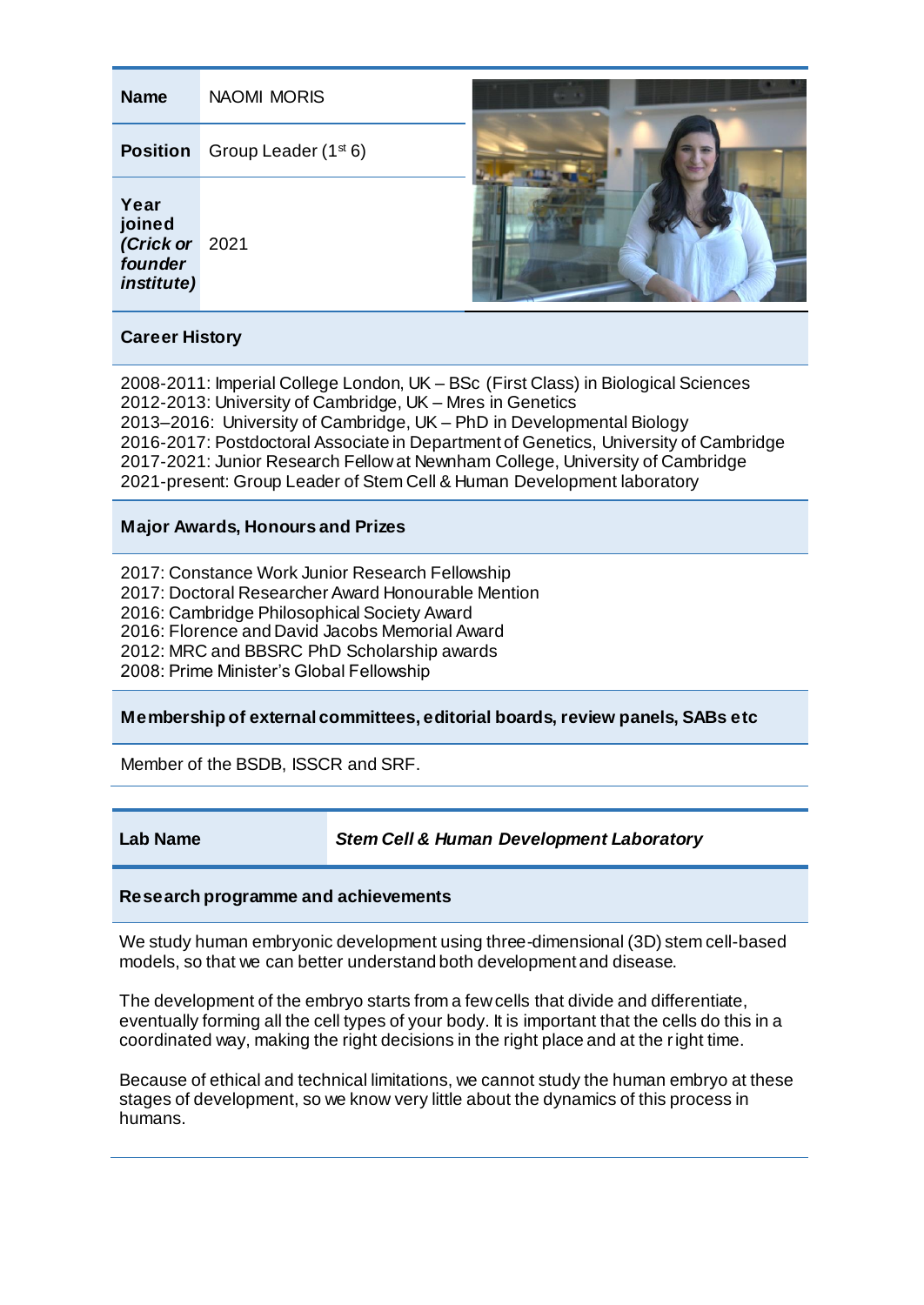Our approach is to use human pluripotent stem cells that we grow under defined conditions to create 3D structures that mirror some of the features of early embryos. Using these model systems, we can examine the emergence of the range of cell types and their spatiotemporal coordination, and the organisation into elements of the mammalian body plan.

Using this model system alongside advanced microscopy, molecular and transcriptomics techniques, we aim to address fundamental questions of developmental biology using systems biology approaches. This will allow us to gain an insight into human-specific aspects of development, as well as enabling the establishment of various disease models that will be used to understand the molecular mechanisms underlying birth defects.

# **Research outputs**

#### **Moris, N., Alev, C., Pera, M. & Martinez Arias, A. (2021)** *Biomedical and societal impacts of in vitro embryo models of mammalian development***. Stem Cell Reports 16(5):1021-1030. DOI: [10.1016/j.stemcr.2021.03.023](https://doi.org/10.1016/j.stemcr.2021.03.023)**

A discussion about the broader implications of embryo-like models of development, particularly human embryo models. We discuss the challenges, limitations and opportunities for biomedical research and therapeutic advances using stem-cell-based model systems such as the gastruloids.

## **Moris, N.\*, Anlas, K.\*, van den Brink, S.\*, Alemany, A.\* et al. (2020)** *An in vitro model for anteroposterior organisation during human developmen***t. Nature 582(7812):410- 415. DOI: [10.1038/s41586-020-2383-9](https://doi.org/10.1038/s41586-020-2383-9)**

The first demonstration of an axially organised human embryo-like model system, the human gastruloids. We showed that the gastruloids break-symmetry, become polarised in their gene expression and undergo morphological axial elongation. They even have a signature of spatial gene expression organisation indicative of early somitogenesis, that would place them at an equivalent stage as a 20-21 day old human embryo.

#### **van den Brink, S., Alemany A., van Batenburg, V., Moris, N. et al. (2020)** *Single-cell and spatial transcriptomics reveal somitogenesis in gastruloids***. Nature 582(7812): 405-409. DOI[: 10.1038/s41586-020-2024-3](https://doi.org/10.1038/s41586-020-2024-3)**

Using spatial transcriptomics and single cell sequencing, we examined the complexity of the mouse gastruloids, including the diversity of cell types. We also showed that embedding these structures in Matrigel was sufficient to generate morphological 'somitelike' structures and anteroposterior organised somites, for the first time.

### **Beccari, L.\* Moris, N.\*, et al. (2018)** *Multi-axial self-organization properties of mouse embryonic stem cells into gastruloids***. Nature 562, 272–276. DOI[: 10.1038/s41586-](https://doi.org/10.1038/s41586-018-0578-0) [018-0578-0](https://doi.org/10.1038/s41586-018-0578-0)**

Established the similarities between gastruloids and the developing mouse embryo, using temporal transcriptomics datasets and spatial imaging. It was therefore one of the first to show that self-organisation of ES cells, under defined conditions in suspension, can be used to understand post-implantation embryogenesis including colinearity of Hox genes.